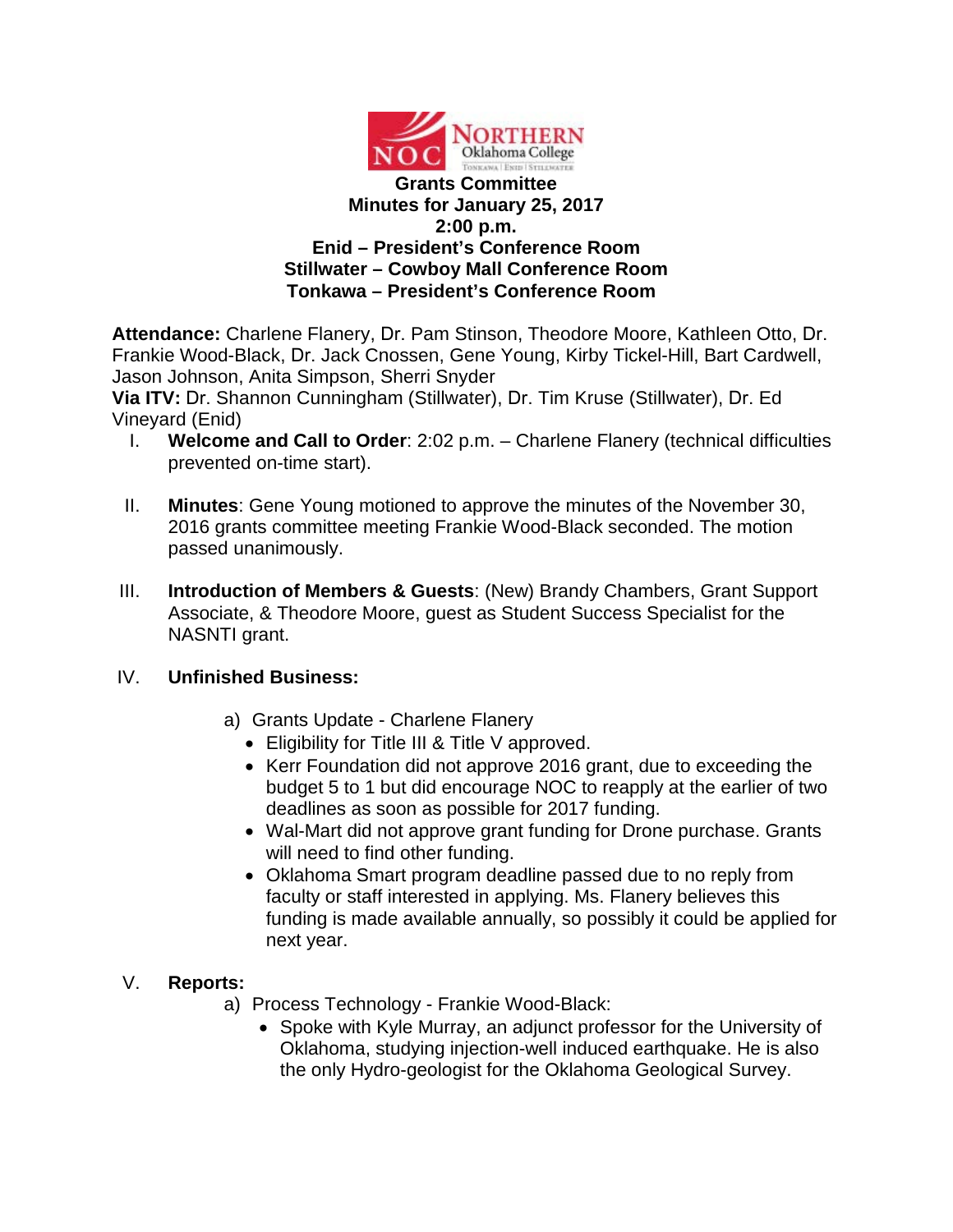They discussed a possibility for NOC students to aid in his research.

He will write letter of support by Feb. 15, 2017 He also needs multi-institute support and has asked for NOC to consider being available for this.

He will look into bringing in an NOC student under his student funding at OU.

They also discussed the possibility OU or the OGS placing a seismometer at NOC due to Tonkawa being in the center of a certain geographical area that needs further research. Overall, applications must be made before any definite programs can be planned due to need for funding and the amount for these. However, NOC students will provide research data to him as a great opportunity for hands-on experience.

- If this does not work out as hoped, Ms. Wood-Black also mentioned a possibility of working with Dr. Nader at Oklahoma State University.
- To Ms. Wood-Black's knowledge, EPSCoR has not been mentioned as halting grant funding like many other federal grants are at this time due to the change in presidential administrations. This is to be discussed further in New Business.

## VI. **New Business:**

- a) Charlene Flanery The Kerr Foundation first possible 2017 grant deadline was on January 13<sup>th</sup>, during which time the inclement weather prevented a meeting being called. She provided all members with the information via email & submitted the application after approval. The results should be known in April or May.
- b) Charlene Flanery The Susan Harwood grant for safety and training and the Department of Education grants for Hispanic student support & the NASNTI Part A are being watched for available submission dates. Once these open, it is expected that NOC will apply for them.
- c) Charlene Flanery Last year, Scott Haywood (not present) applied for the Ethics in Journalism Grant through the In As Much Foundation and was denied. Ms. Flanery has sent the information for this year's opportunity to Scott. The letter of intent is due May 15, 2017. He intends to apply again for Mac Lab.
- d) Ted Moore Introduced himself and what he will be doing through the current NANTI grant.
	- Rm 113 Office in Central Hall
	- Personal introduction He has worked for various tribes, Osage, Otoe-Missouri, Pawnee, & Sac & Fox. He is from Fairfax, Oklahoma.

His vision for the grant is to connect and offer distance learning opportunities to different tribes. He is looking to promote with the tribes and the community as a whole.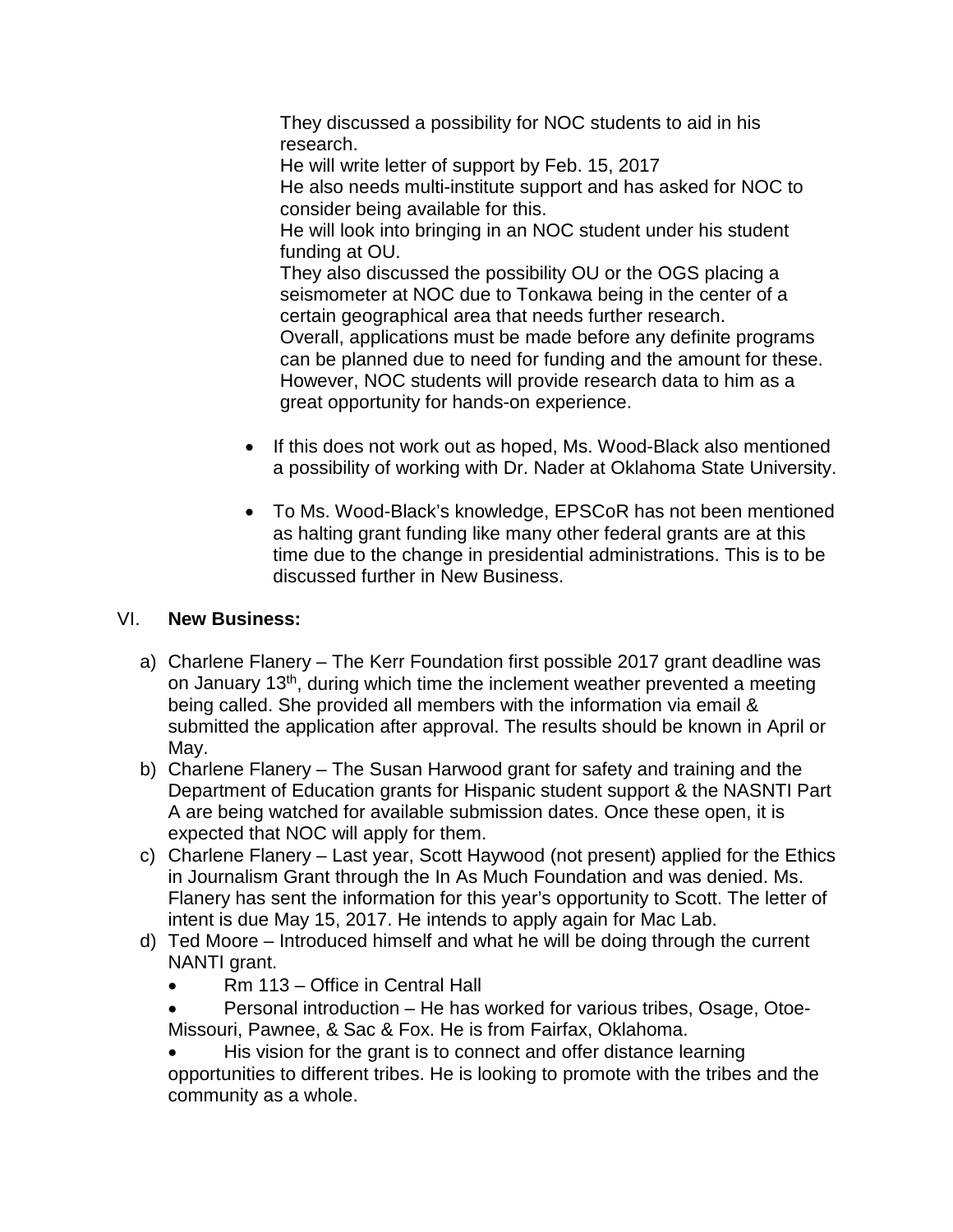• Future plans include working with Pawnee Tribe College. As well as looking into a grant from the Oklahoma Arts Council grant – focus on the areas 6 tribes by hosting an art exhibit at NOC for a few days. Also a possibility for grant funding to host various Native artist and speakers, as well as fashion, to come into the classrooms to be able to expose all to Native current culture.

• He also brought to the attention of the Grants Committee the Tribal College University Program (STEM programs for Native American students). He is looking to connect with OSU STEM program for NOC student opportunities.

• Charlene Flanery commented on his ideas adding that an art exhibit could showcase in new cultural engagement center once it is built as well as other possible promotion ideas.

e) Anita Simpson - Bids due in soon for the Cultural Center construction.

### VII. **Procedures:**

• Charlene Flanery

The Proposal Planning sheet must be used for letters of intent etc. in order to begin grant application process requiring Dr. Evans approval.

### • Pam Stinson

If request involves IRB, there is an additional form that must be submit to that department.

• Kathleen Otto:

IR web page form available for projects requiring human and animal research as well.

# VIII. **Announcements & Discussion:**

Anita Simpson:

Mark Tarrant, new Grants Accountant will be starting within the month.

Frankie Wood-Black:

- EPA Gag order.
- All grants have been halted for EPA.
- CDC international events cancelled.
- DOJ possible halt of grant work.
- Any regulation since October 1, 2016 have been suspended until further review.
- Some is status quo for transitions between administrations, some is not.
- Panic seems to be dying down, but a lot of TBD timelines.
- Chemical safety laws on time due to being a law.
- Possibly more industry money due to change in tax code.

Charlene Flanery introduced and gave the floor to the Grants Support Associate, Brandy Chambers, who discussed several new ideas for grant funding she had begun to research in her first week for NOC.